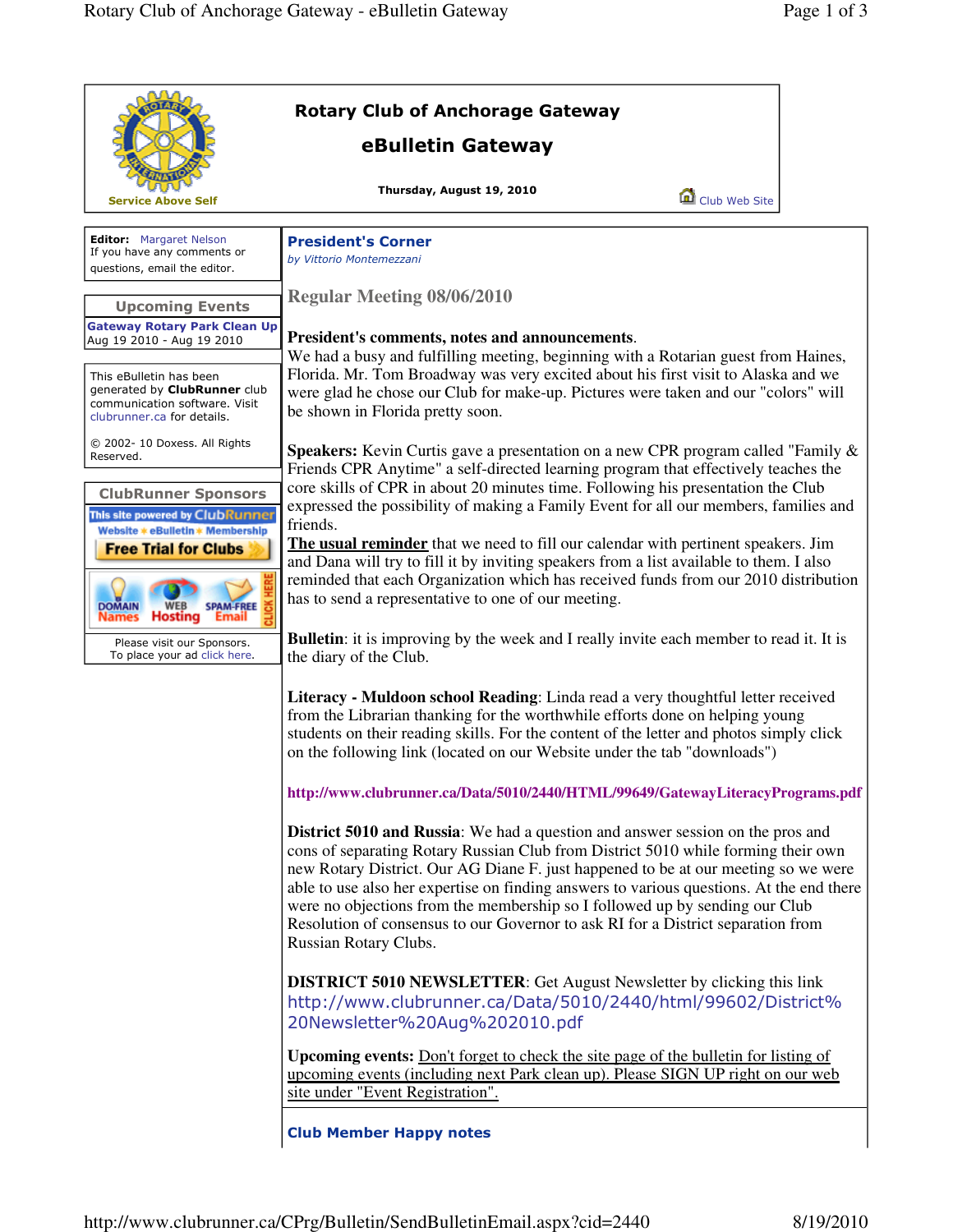by Loredana Di Cecco **MEMBERS ANNOUNCEMENTS AND HAPPY MOMENTS. Ron was the lucky bidder for the month of August NO FINE button. While the Club will enjoy his \$35, Ron was delighted to be able to illustrate all the fine activities which were going to happen at the Northway Mall during the week end. Mary B. share few happy dollars to tell us the celebrations going on at the AlaskaMuseum of Natural History in Mountainview. Representative from Rotaract reminded us and was looking for more participants on the grueling softball game between East and Downtown Rotary Clubs happening this coming Wednesday at 6 pm.** Birthday & Anniversary Report Date Range : August 7 to August 13 Sort By: Member Name | Date Birthdays Member Name Birthday No member(s) have birthdays within this range. Anniversaries Member Name **Anniversary / Spouse Name** Carey, Owen **August 7 (Jeannie)** Di Cecco, Loredana August 11 (Vittorio) Montemezzani, Vittorio **August 11 (Loredana)** Club Anniversaries Member Name **Induction Date / Number of Years (Effective the day** of induction this year) No member(s) have club anniversaries within this range. RI Corner - Haiti by Vittorio Montemezzani Rotary begins plan of action in Haiti By Ryan Hyland Rotary International News -- 3 August 2010 More than six months after Haiti sustained a massive earthquake, Rotary clubs and account holders of the Haiti Earthquake Relief Fund are beginning to allocate resources to help rebuild schools, provide prosthetics, and equip thousands with adequate shelter. Despite assistance from around the world, the situation in Haiti remains bleak. An estimated 1.5 million Haitians still live in tent cities, while billions of dollars in aid from foreign countries has yet to materialize. Debris from 280,000 destroyed homes and buildings clogs the streets of Port-au-Prince. Rotarians have contributed more than US\$2 million to the Haiti Earthquake Relief Fund, a donor advised fund set up by The Rotary Foundation. "By beginning the work on many of the projects, we anticipate that additional funds will be contributed by Rotarians who are motivated to continue that help," says Past RI Vice President Eric E. Lacoste Adamson, an account holder and member of the Rotary Club of

Front Royal, Virginia, USA. "We also hope to encourage other partners and NGOs